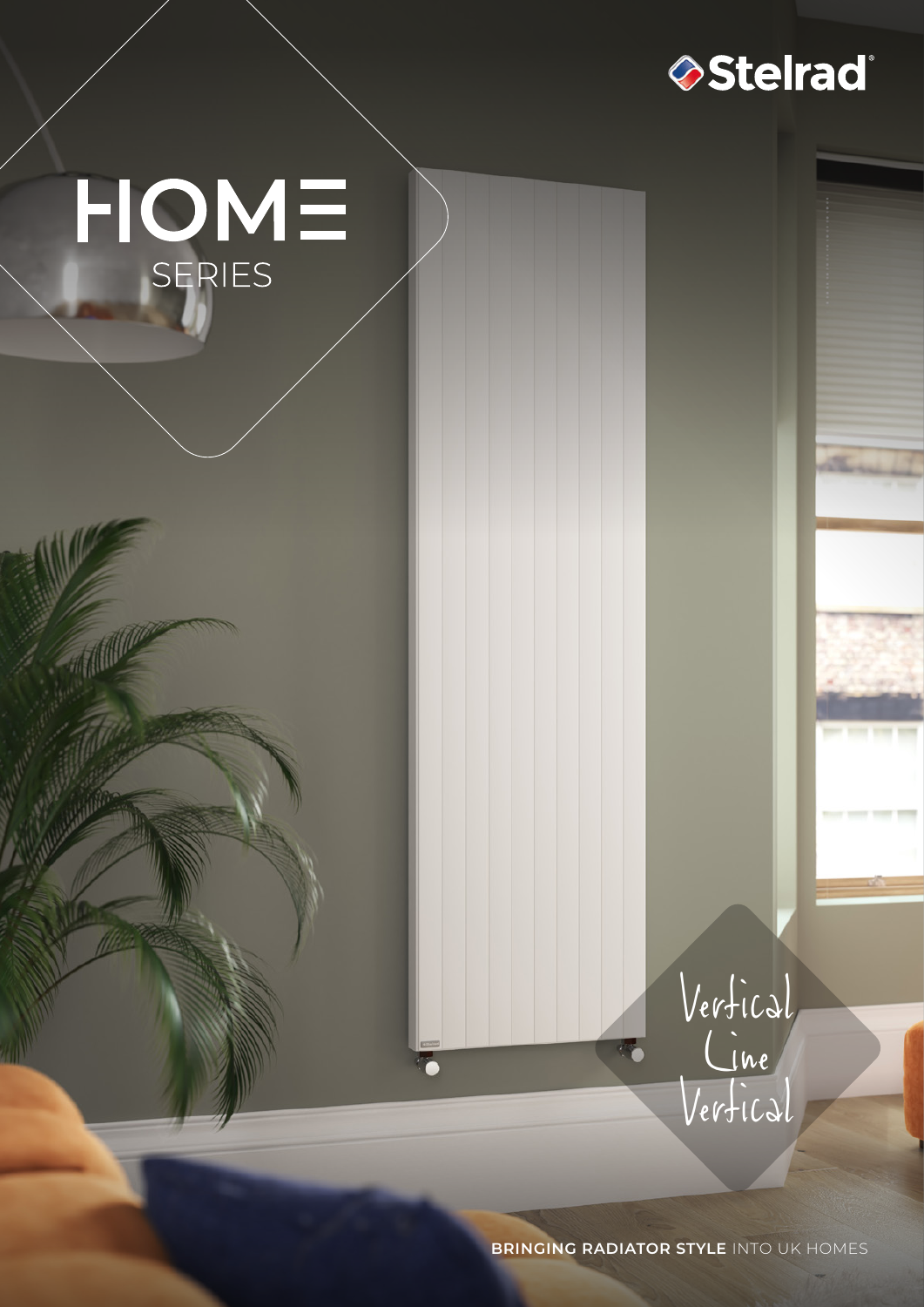

# **VERTICAL LINE VERTICAL**

## **50**

(75/65/20º C)

| Height<br>mm | Length<br>mm | Stelrad<br><b>UIN</b> | Heat output<br>Watts | Btu/h |
|--------------|--------------|-----------------------|----------------------|-------|
| 1800         | 400          | 89222418h             | 1,476                | 5,036 |
|              | 500          | 89222518h             | 1,845                | 6,295 |
|              | 600          | 89222618h             | 2,214                | 7,554 |

t50 is the UK's industry standard for heating outputs, which has an operating temperature of 75/65/20ºC. If you have a low temperature heat source you may wish to consider  $\Delta t40$  or  $\Delta t30$  output (see your installer or system designer or download from www.stelrad.com).

**For EN442 data, technical and installation information please visit our website: www.stelrad.com and search product downloads.**

| <b>CENTRE TAP TRV</b> | <b>UIN</b> | <b>Flements</b>                       | <b>UIN</b> | Flements                               |
|-----------------------|------------|---------------------------------------|------------|----------------------------------------|
|                       | 14531310   | CENTRE TAP TRV STRAIGHT WHITE -10MM   | 14531610   | CENTRE TAP TRV ANGLED L CHROME -10MM   |
|                       | 14531312   | CENTRE TAP TRV STRAIGHT WHITE -1/2IN  | 14531612   | CENTRE TAP TRV ANGLED L CHROME -1/2IN  |
|                       | 14531315   | CENTRE TAP TRV STRAIGHT WHITE -15MM   | 14531615   | CENTRE TAP TRV ANGLED L CHROME -15MM   |
|                       | 14531410   | CENTRE TAP TRV STRAIGHT CHROME -10MM  | 14531710   | CENTRE TAP TRV ANGLED R WHITE -10MM*   |
|                       | 14531412   | CENTRE TAP TRV STRAIGHT CHROME -1/2IN | 14531712   | CENTRE TAP TRV ANGLED R WHITE -1/2IN*  |
|                       | 14531415   | CENTRE TAP TRV STRAIGHT CHROME -15MM  | 14531715   | CENTRE TAP TRV ANGLED R WHITE -15MM*   |
|                       | 14531510   | CENTRE TAP TRV ANGLED L WHITE -10MM   | 14531810   | CENTRE TAP TRV ANGLED R CHROME -10MM*  |
|                       | 14531512   | CENTRE TAP TRV ANGLED L WHITE -1/2IN  | 14531812   | CENTRE TAP TRV ANGLED R CHROME -1/2IN* |
|                       | 14531515   | CENTRE TAP TRV ANGLED L WHITE -15MM   | 14531815   | CENTRE TAP TRV ANGLED R CHROME -15MM*  |
|                       |            |                                       |            |                                        |

Available for the Vertical Line Vertical, Flat Vertical, Caliente Rail,\* Concord Rail,\* Vertical Ultra, Concord Side Concept, Concord Side Chrome, Vertical Line Vertical Concept & Flat Vertical Concept.

\*Angled Right Centre Tap TRV's only available for towel rails.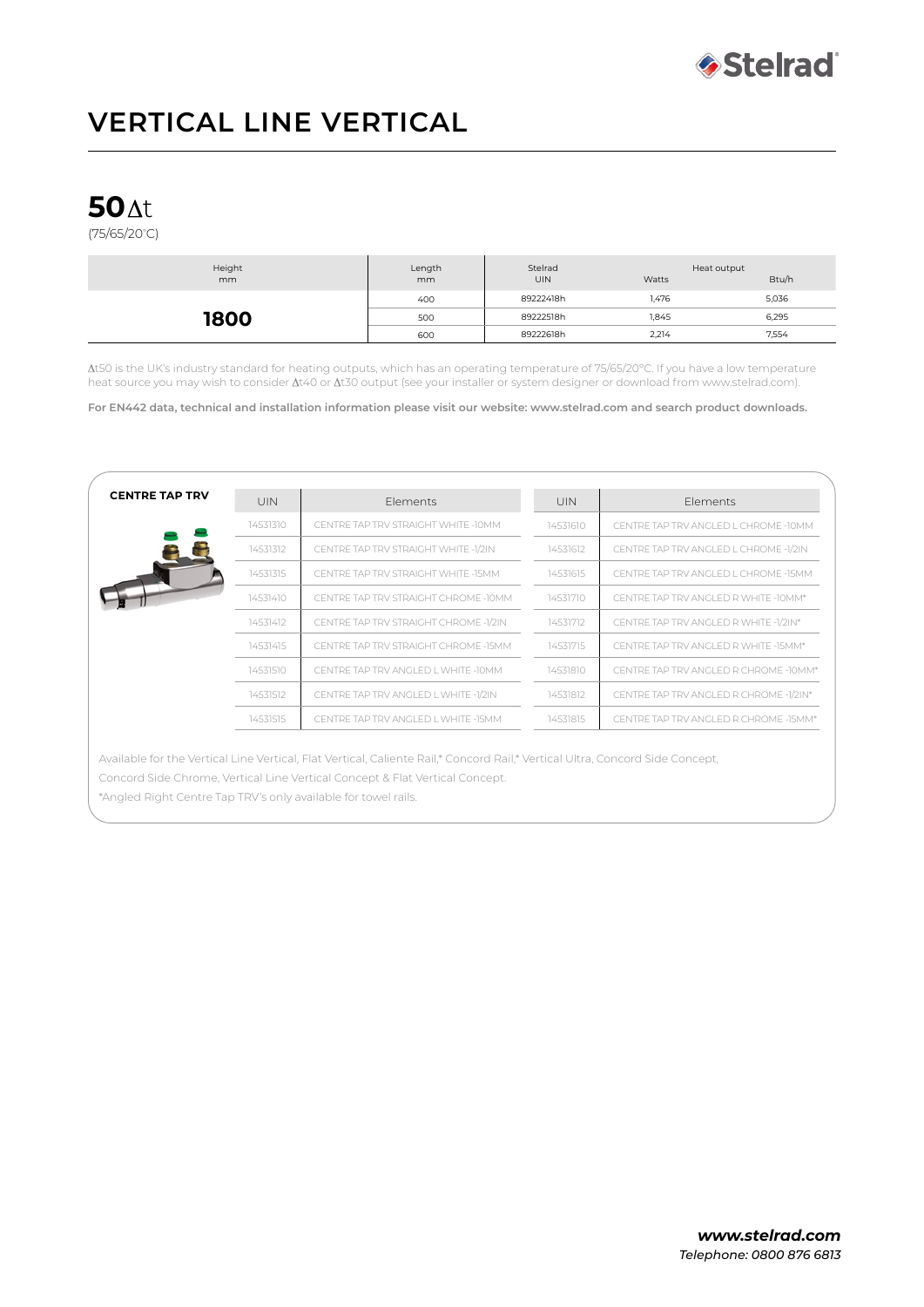

# **VERTICAL LINE VERTICAL**

## **WALL MOUNTING AND LUG INFORMATION**

All dimensions in mm. Inches in brackets.





Comes complete with Stelrad's class leading safety bracket.

#### **MOUNTING BRACKETS**



| Height |        | H <sub>2</sub> |        | H <sub>3</sub> |        | H4   |        |
|--------|--------|----------------|--------|----------------|--------|------|--------|
| mm     | inches | mm             | inches | mm             | inches | mm   | inches |
| 1800   | 70.90  | 70             | 2.75   | 830            | 43.89  | 1590 | 63.58  |